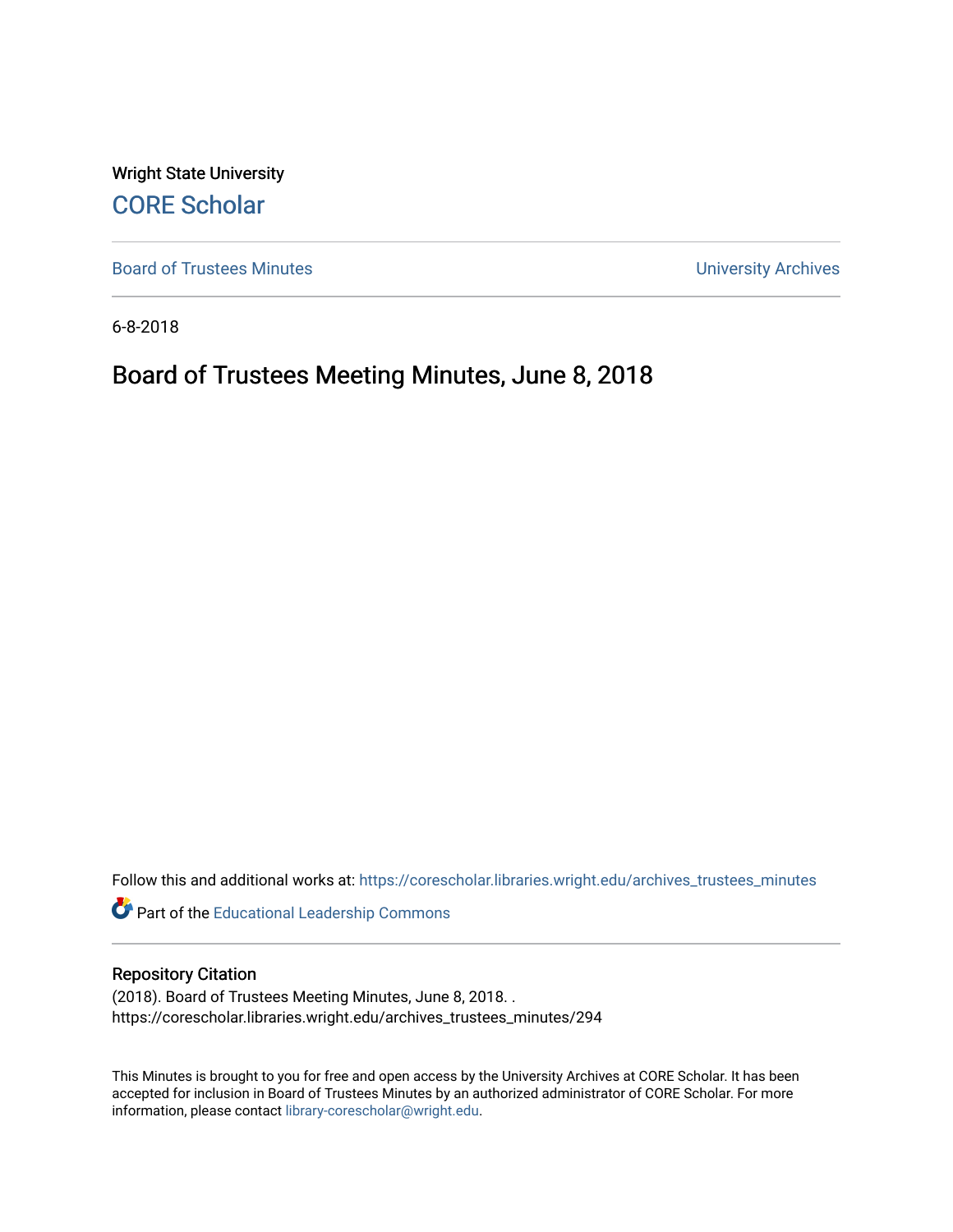## **WRIGHT STATE UNIVERSITY BOARD OF TRUSTEES OFFICIAL PROCEEDINGS OF THE THREE HUNDRED AND FORTY-FIFTH MEETING**

# **June 8, 2018**

#### **INDEX**

|             | <u>INDEX</u>                                                                    |                |                   |  |
|-------------|---------------------------------------------------------------------------------|----------------|-------------------|--|
|             |                                                                                 | Page           | <b>Resolution</b> |  |
| L           | <b>CALL TO ORDER</b>                                                            | 1              |                   |  |
| П.          | <b>PROOF OF NOTICE OF MEETING</b>                                               | 1              |                   |  |
| Ш.          | <b>CONFLICT OF INTEREST</b>                                                     | $\overline{2}$ |                   |  |
| IV.         | <b>REPORT OF THE CHAIR</b><br><b>Local Administration of State Funded</b><br>Α. | $\overline{2}$ |                   |  |
|             | <b>Capital Projects</b>                                                         | $\overline{2}$ | 18-64             |  |
|             | Petition for Readmission of Mr. Trenton Story<br>В.                             | 3              | 18-65             |  |
| $V_{\cdot}$ | <b>REPORT OF THE PRESIDENT</b>                                                  |                |                   |  |
|             | Tenure at the Current Rank of Professor<br>А.                                   | 4              | 18-66             |  |
| VI.         | PRESENTATION OF THE 2018-2019                                                   |                |                   |  |
|             | <b>UNIVERSITY BUDGET</b>                                                        | $\overline{4}$ |                   |  |
|             | <b>Current Funds Budget</b><br>А.                                               | 8              | 18-67             |  |
|             | <b>Student Fee Increase</b><br>В.                                               | 9              | 18-68             |  |
|             | C.<br>Approval of Expenditures \$500,000 and Above                              | 10             | 18-69             |  |
| VII.        | <b>UNFINISHED BUSINESS</b>                                                      | 12             |                   |  |
| VIII.       | <b>EXECUTIVE SESSION</b>                                                        | 13             | 18-70             |  |
| IX.         | <b>ADJOURNMENT</b>                                                              | 13             |                   |  |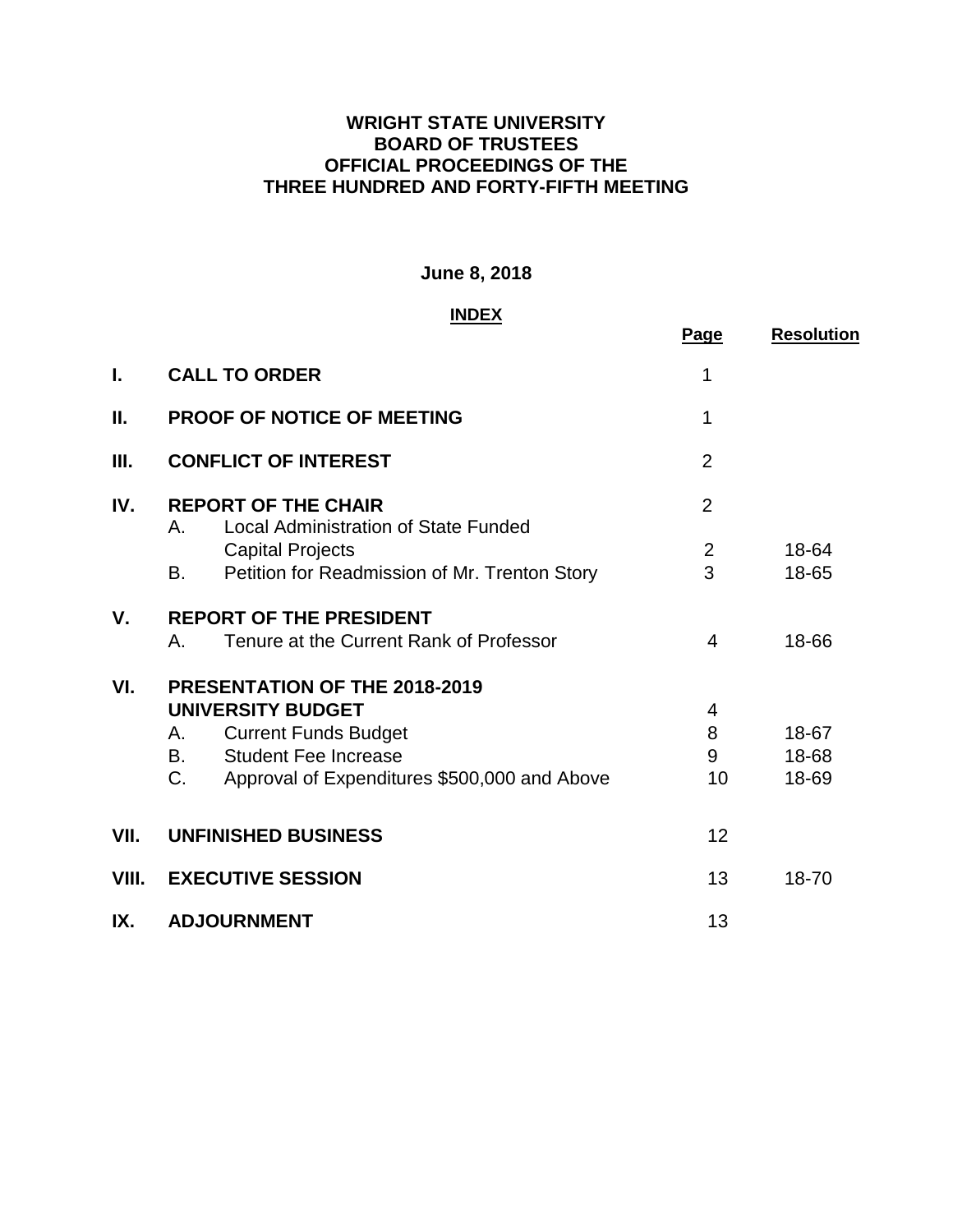#### **WRIGHT STATE UNIVERSITY BOARD OF TRUSTEES OFFICIAL PROCEEDINGS OF THE THREE HUNDRED AND FORTY-FIFTH MEETING**

#### **June 8, 2018**

# **I. CALL TO ORDER**

 The meeting of the Wright State University Board of Trustees was called to order by Mr. Douglas Fecher, chair, on Friday, June 8, 2018 at 8:29 a.m. in the Apollo Room of the Student Union. Mr. Larry Chan, secretary to the Board of Trustees, called the roll:

#### **Present**

#### **Absent**

Jordan (Large) Kingsley

Michael Bridges Douglas Fecher Sean Fitzpatrick Anuj Goyal Stephanie Green (late arrival) Bruce Langos William Montgomery C.D. Moore Grace Ramos Austin Rains

## **II. PROOF OF NOTICE OF MEETING**

 Mr. Fecher reported that the meeting was called by written notification and a quorum was present.

 Mr. Fecher stated that the Wright State University Board of Trustees is a public body subject to the Ohio Open Meetings Act. It operates on a fixed agenda available to those attending the meeting. Persons wishing to address the Board in its public session should submit a written request to the Board of Trustees' office 72 hours in advance of the meeting in order to be placed on the agenda. However, all persons address the Board at the invitation of the Board and are subject to time limitations and other guidelines established to maintain the good order of the meeting.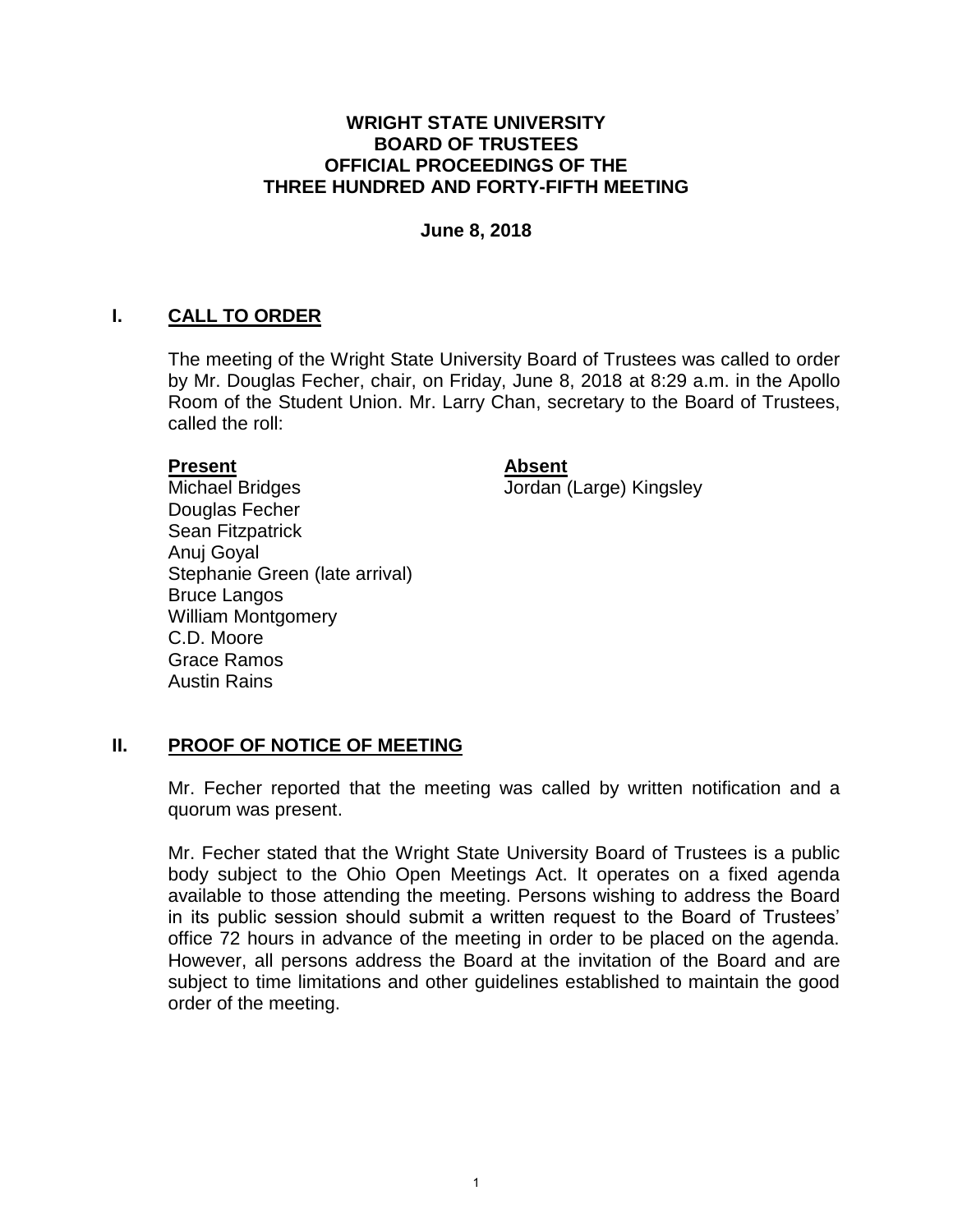#### **III. CONFLICT OF INTEREST**

Mr. Fecher read the conflict of interest statement below and asked that trustees notify him should potential conflicts arise as the meeting progressed. It is of utmost importance to ensure that all university decisions are free from any real or perceived conflicts of interest.

Therefore, please be mindful of all obligations with which you have been charged as a Trustee of Wright State University, and take the steps you deem appropriate to perform your duties fairly and impartially.

## **IV. REPORT OF THE CHAIR**

#### **A. Local Administration of State Funded Capital Projects**

Whereas, Wright State University wants to locally administer capital facilities projects, the following resolution was presented to the Board for approval.

#### **RESOLUTION 18-64**

#### **Local Administration of HB 529 Projects**

 per project does not exceed \$4 million, and WHEREAS, Pursuant to Ohio Revised Code 3345.50 Wright State University may administer any capital facilities projects for the construction, reconstruction, improvement, renovation, enlargement, or alteration of a public facility under its jurisdiction for which the total amount

 WHEREAS, Wright State University will comply with the guidelines established pursuant to section 153.16 of the Ohio Revised Code and all laws that govern the selection of consultants, preparation and approval of contract documents, receipt of bids, and award of contracts with respect to the projects, and

 WHEREAS, the University Board of Trustees shall notify the chancellor of the Ohio Department of Higher Education of its intent to administer the capital facilities projects after the general assembly makes an appropriation, therefore be it

 RESOLVED, the University shall locally administer the projects in HB 529 as listed below: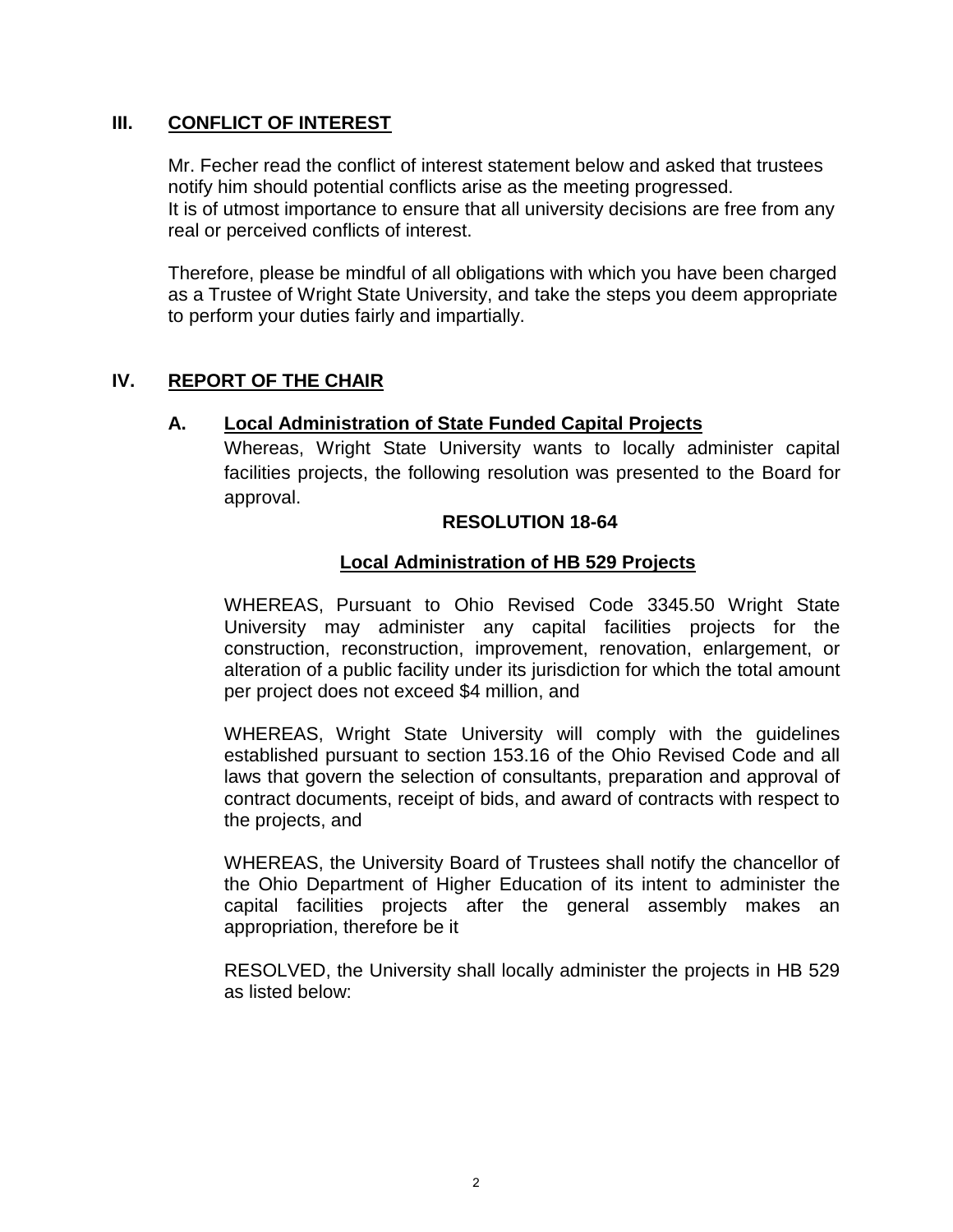| Project                                      | <b>State</b>  |  |
|----------------------------------------------|---------------|--|
|                                              | Appropriation |  |
| <b>Envelope Repairs</b>                      | \$700,000     |  |
| University Safety Initiative                 | \$4,000,000   |  |
| <b>Pedestrian Tunnel Renewal</b>             | \$650,000     |  |
| <b>Campus Roof Renewal and Replacement</b>   | \$3,750,000   |  |
| Wireless Infrastructure Upgrade              | \$1,296,366   |  |
| <b>Campus Paving and Grounds</b>             | \$700,000     |  |
| Dunbar Library Deferred Maintenance          | \$600,000     |  |
| <b>Dunbar Library Modernization</b>          | \$500,000     |  |
| <b>Campus Energy Efficiency and Controls</b> | \$1,378,773   |  |

Mr. Fecher moved for approval. Mr. Bridges seconded, and the motion was unanimously approved by roll call vote.

## **B. Petition for Readmission of Mr. Trenton Story**

## **RESOLUTION 18-65**

WHEREAS, Mr. Trenton Story had been enrolled as a student at Wright State University from 2009 to 2010; and

WHEREAS, Trenton Story had been convicted of domestic violence, a trigger offense under the Ohio Revised Code requiring his dismissal from the University for a minimum of one year; and

WHEREAS, Ohio Revised Code Ohio Revised Code §3345.23(A) grants the Board of Trustees the authority to readmit the dismissed student to the University in its discretion after the minimum one year time for dismissal has passed; and

WHEREAS, eight years have passed since Trenton Story was dismissed from the University; and

WHEREAS, Trenton Story wishes to be considered for readmission upon petition to the University and Dr. Chris Taylor, Director of Community Standards and Student Conduct, has reviewed Mr. Story's materials in support of his petition; and

 based upon discussion with Mr. Story, recommends Trenton Story's WHEREAS, Dr. Taylor, upon review of Mr. Story's petition materials and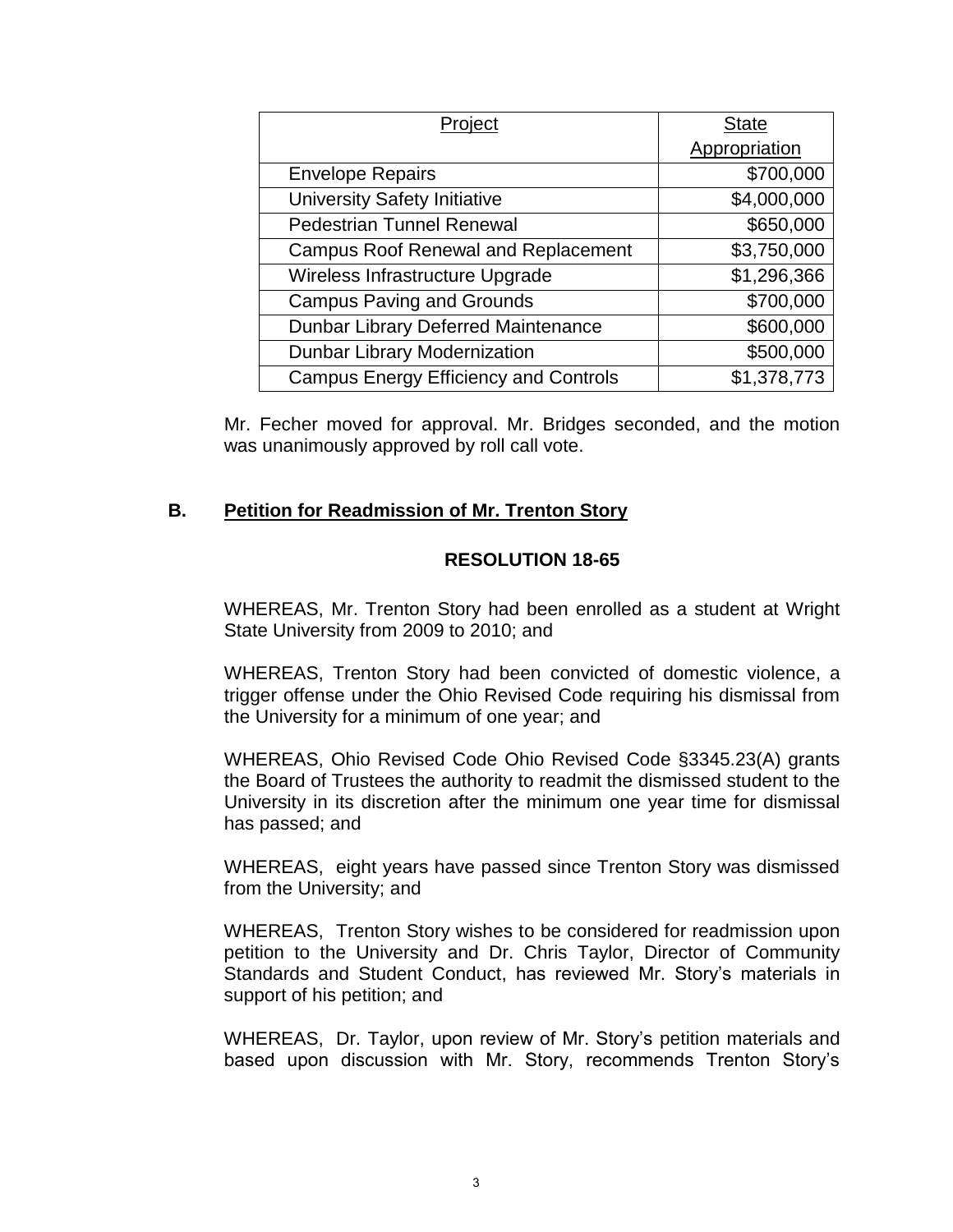readmission to Wright State University; THEREFORE, be it

RESOLVED that the readmission petition for Mr. Trenton Story, presented on June 8, 2018, be and the same, hereby is approved.

Mr. Fecher moved for approval. Ms. Ramos seconded, and the motion was unanimously approved by roll call vote.

# **V. REPORT OF THE PRESIDENT**

#### **A. Tenure at the Current Rank of Professor**

President Schrader offered the following resolution to grant tenure to Susan Edwards, incoming executive vice president for Academic Affairs and provost of Wright State University.

#### **RESOLUTION 18-66**

The individual recommended for hire with tenure at the current rank of Professor has gone through a thorough and effective process, beginning with the department level, the college(s), the dean(s), and approved by the Provost before being presented to the Board. Faculty with professorial rank have also been reviewed by the University Promotion and Tenure Committee.

The following will be effective July 30, 2018:

## **Tenure at the Current Rank of Professor**

## **COLLEGE OF SCIENCE AND MATHEMATICS**

Susan Edwards, Ph.D. **Biological Sciences** 

Mr. Fecher moved for approval. General Moore seconded, and the motion was unanimously approved by roll call vote.

## **VI. PRESENTATION OF THE 2018-2019 UNIVERSITY BUDGET**

The Board participated in an informal overview of the budget led by President Schrader and Mr. Walt Branson, vice president for Finance and Operations and chief business officer.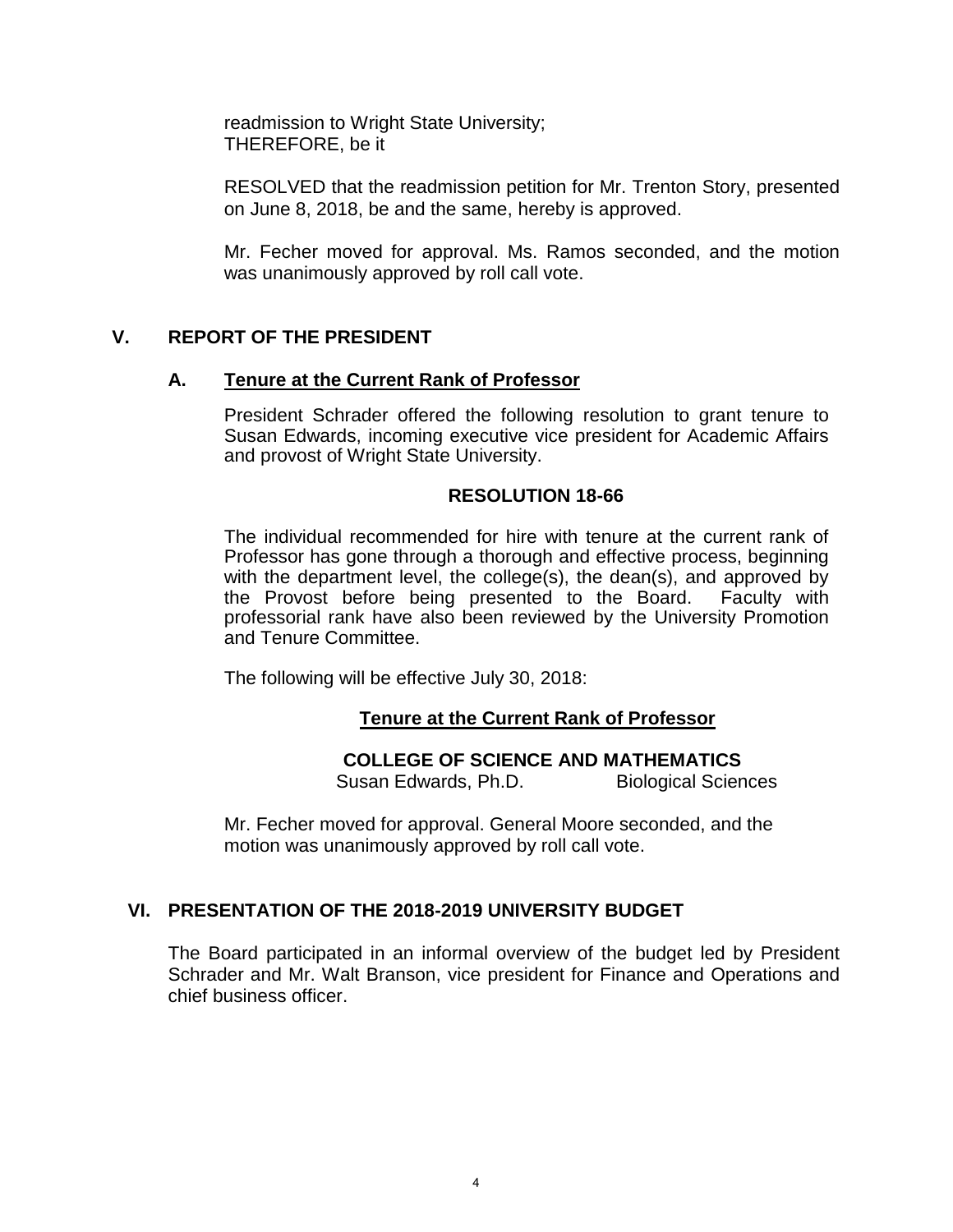President Schrader offered the following remarks:

 When I became President of Wright State University in July 2017, I shared a mission for my first year that set financial stability as one of my highest priorities.

 Today's budget presentation will demonstrate action on that priority. Let me take a moment to remind everyone what we have accomplished together in the last year. Recall that we ended FY17 with a \$24.6 million budget deficit (coming on the heels of a \$38 million deficit in FY16). Yet, we now expect to finish the 2018 fiscal year with over a \$7 million surplus, exceeding the \$6 million surplus we originally budgeted. This is the first surplus since 2012. By month end, it is expected that we will have spent \$50 million less than last year. This exceeds the \$30.7 million called for in the original budget passed last June and the more than \$12 million in additional spending reductions brought on by challenges such as revenue shortfalls, higher-than-usual medical claims, and other previously unbudgeted expenses. This was accomplished without a safety net.

 Today, with three weeks to go in the fiscal year, we are on track to avoid fiscal watch altogether. By working together, we created the opportunity to Last year at this time, it was a certainty that we would go onto fiscal watch. make the impossible, possible.

 The FY19 budget we will present today is a challenging one. It continues to protect our academic core while proactively addressing revenue challenges and the need to buttress against any future unexpected or previously unbudgeted expenses. While it is tough, it is also realistic and to say, we have come a long way toward righting our financial ship. Of demonstrates a budget strategy that differs from previous years. Suffice it course, there is still much work to do.

 Our continued path to financial stability and our prosperity as a university can never be a product of what we cut. It will be achieved by enrolling and graduating more students from Wright State University. And there is much here to attract students – world-class faculty and programs, cutting-edge research, partnerships with industry leaders, extensive student engagement opportunities, and an athletics program that sent two teams to the NCAA championships this year. Simply put, we must continue our focus on expanding and diversifying our revenue streams.

 We have many great stories to tell. You see them in your inbox each morning. More and more, our stories of innovation, leadership, and community engagement are being shared by the news media. While we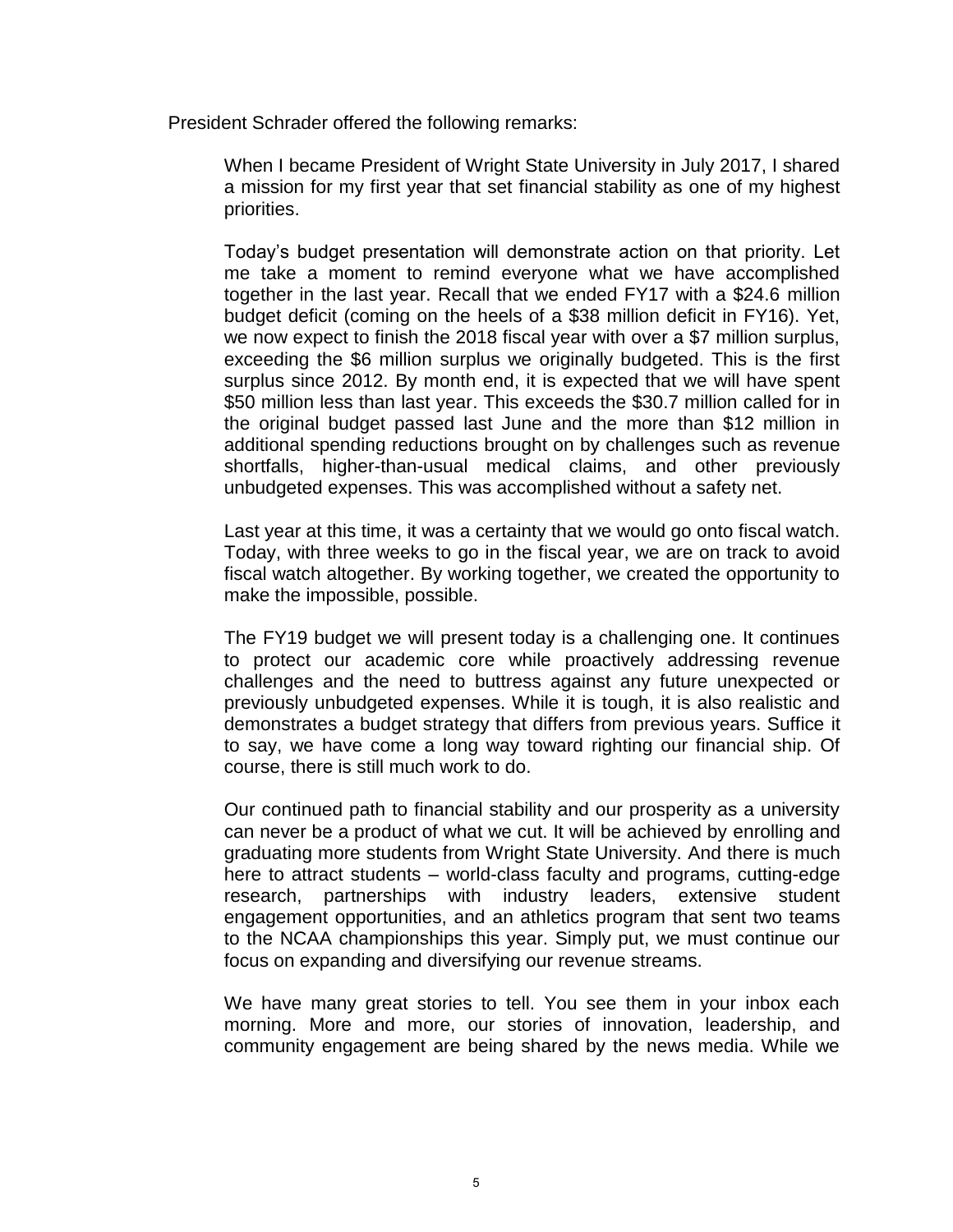did experience an increase in unfavorable media attention for a time, the fact is that the volume of positive media we receive has always been far greater, and negative media has sharply decreased since July. The best way to share Wright State's success stories is through you – our students and alumni, faculty and staff, administrators and Board members. Your words and actions have power. You are our ambassadors.

 President Schrader provided historical data outlining revenue and expenses per student FTE that highlighted a previous pattern of spending far out-pacing wide commitment to fiscal responsibility, diligent use of strategic hiring, and the implementation of austerity measures, the university is positioned to end the year with a \$7.2 million-dollar surplus to add to reserves. Dr. Schrader reviewed the cumulative percent change in faculty, staff, and student FTEs over the last ten revenue and significantly impacting university reserves. Today, with a campusyears and discussed enrollment and student fees.

 Wright State continues to rank among the most affordable for in-state undergraduate tuition among Ohio's public universities. Nationally, from FY12 to FY17, FTE enrollment has declined 4.8% on average and in Ohio has decreased 7.7%. Among four-year public universities in Ohio, 9 of 13 experienced flat or declining FTE enrollment with decreases ranging from 10% to 35%. Wright State experienced a 13% decrease over this time period.

 For Fall 2018, enrollment decreases are projected for graduate and undergraduate enrollment with the largest decrease expected in international student enrollment. A number of new initiatives have been implemented to mitigate this trend including changes in international student recruitment, introduction of the common app, and enhanced transfer student programs.

 Mr. Branson outlined changes to Wright State's tuition and fee charges which included the implementation of the "Wright Tuition Guarantee" program for incoming freshmen and a new \$25 per term "Career Services Fee" for undergraduate, degree-seeking students.

 Enrollment declines influence both Wright State's "State Share of Instruction (SSI)" funding and the number of course completions. For the FY19 budget, SSI funding is projected down by \$1.4 million over the \$86 million received in FY18.

Mr. Branson presented the FY 2019 budget and the assumptions guiding its development which included:

- Maintaining the instructional and educational mission of the university
- Balancing the budget with a minimum \$3 million surplus for reserves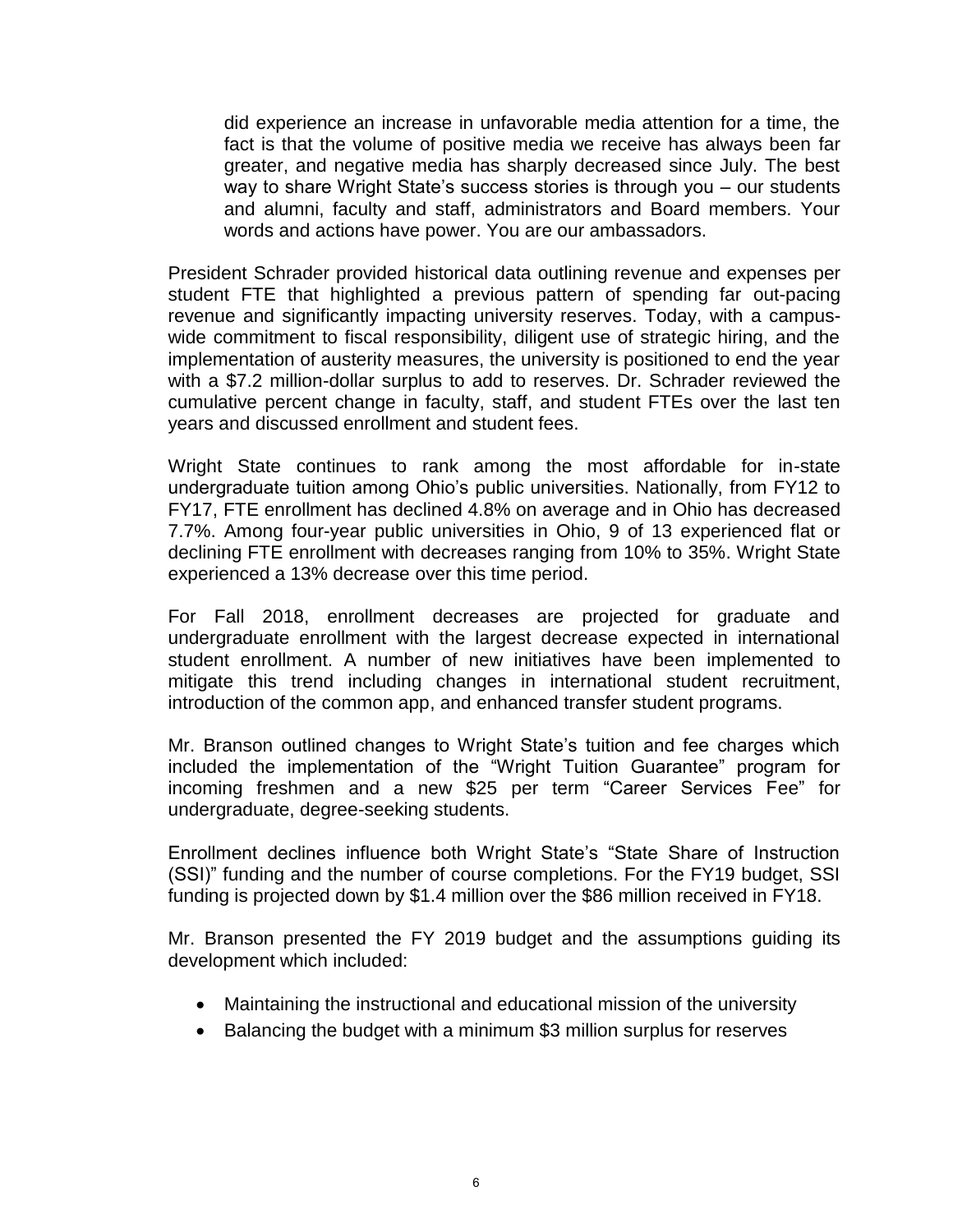- Realigning base operating budget to match revenue while providing for strategic investments
- Continuing the emphasis on fiscal accountability
- Sustaining the prioritization and review process to ensure efficiency and effectiveness

Credit hour enrollment is projected to decrease by 6.2%, and there will be no annual wage increases outside of promotion and tenure increases. Graduate and professional tuition will increase by 3% but undergraduate tuition outside of the Wright Guarantee cohort will not increase. Room and broad fee increases were previously approved by the Board of Trustees in December.

 proposed budget generates a \$3 million surplus to apply to reserve For fiscal 2019, Wright State is projecting revenue of \$363,100,000 with \$360,100,000 in expenditures including defined allocations for medical expenses, fee waivers, strategic investments, and promotion and tenure expenditures. This replenishment.

# **Link to FY2019 Budget Presentation Slides:**

[http://www.wright.edu/sites/www.wright.edu/files/uploads/2018/Jun/meeting/FY19](http://www.wright.edu/sites/www.wright.edu/files/uploads/2018/Jun/meeting/FY19%20Budget%20Presentation_final_boardmaterials.pdf)  %20Budget%20Presentation\_final\_boardmaterials.pdf

## **Link to Video of the Budget Presentation:**

[https://videoplayer.telvue.com/player/UkHhwMt7D6u3LBSmJKr3kgnqPEIbxak7/](https://videoplayer.telvue.com/player/UkHhwMt7D6u3LBSmJKr3kgnqPEIbxak7/media/357556?autostart=true&showtabssearch=true)  [media/357556?autostart=true&showtabssearch=true](https://videoplayer.telvue.com/player/UkHhwMt7D6u3LBSmJKr3kgnqPEIbxak7/media/357556?autostart=true&showtabssearch=true) 

 The floor was opened up for questions from the Trustees. Mr. Langos expressed concern that the budget did not show revenue growth projections and asked how many layoffs were planned to balance the budget. President Schrader indicated that the high end count projected to receive layoff notices in the coming weeks would not exceed 40 individuals but were anticipated to be much less based on past experience. When previous layoffs were announced, a large number of individuals found alternatives prior to the initiation of notices so the actual number of individuals laid off was much less than anticipated.

 In terms of revenue, the FY19 budget was crafted with a conservative focus on estimated and unrealized which led to significant budget cuts. This year there was deliberate attempt to keep expectations low to prevent the need for future cuts. While approving of this process, Mr. Fecher also suggested creating additional "stretch" enrollment goals for 1, 3 and 5 years with detailed plans for achievement and accountability for results. Attainment of these goals could add enrollment projections. In previous years, expected enrollment was over additional revenue for reserves and future growth.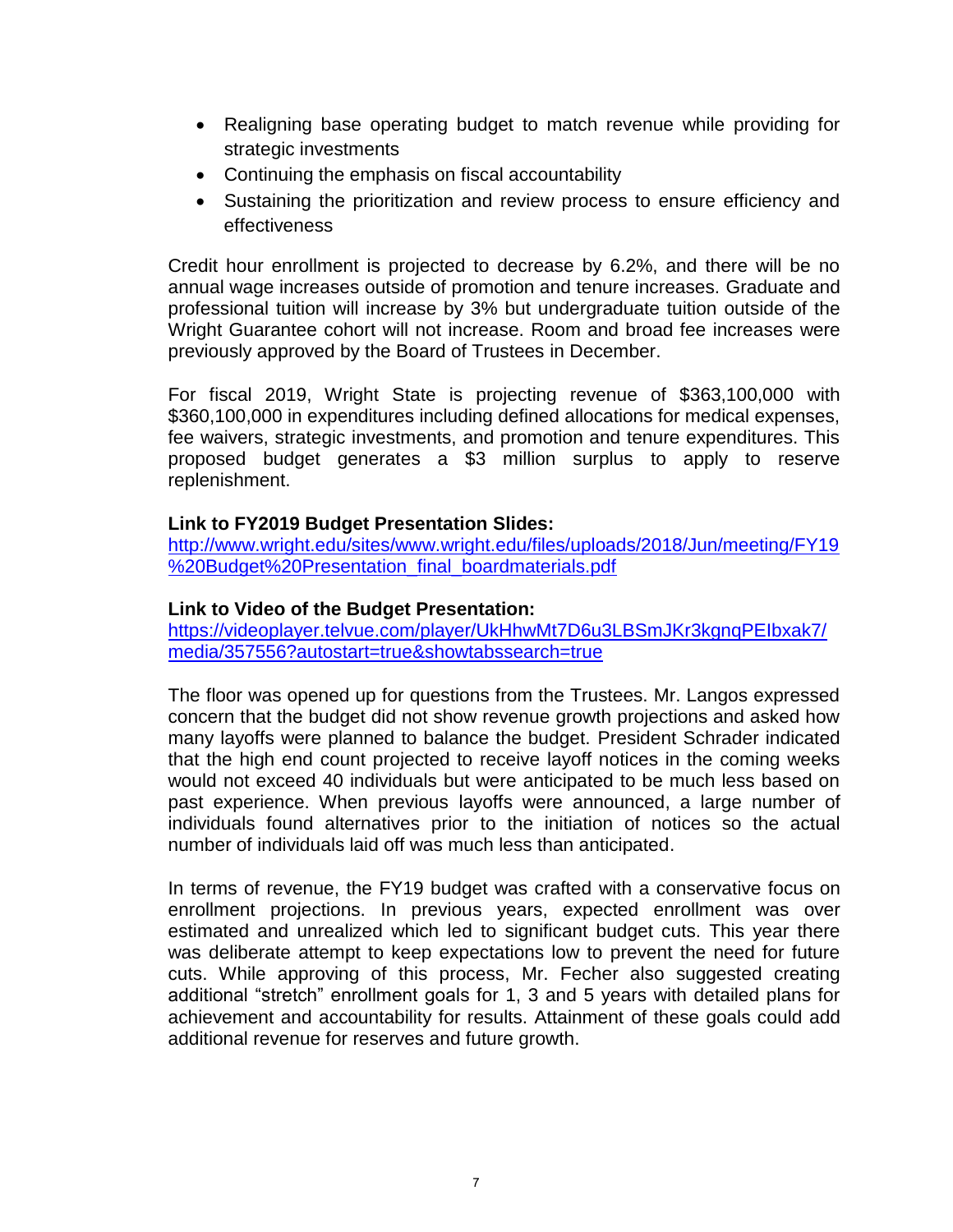There was a lengthy discussion on funding priorities and how Athletics' fits into the mix. Talk then turned to enrollment and what it takes to attract new students. The Board challenged the administration to explore creative ways for Wright State to "be disruptive" with innovative measures to increase enrollment. Dr. Schrader spoke about the university's relationship with Ruffalo Noel Levitz, a consultant on higher education enrollment management, and some innovative work presently underway to utilize predictive analytics for enrollment strategy.

work presently underway to utilize predictive analytics for enrollment strategy.<br>General Moore commended the administration for their discipline and realistic budgeting process and for the transparency that has not been there in the past. He noted that the FY18 and FY19 budgets were the first budgets with a planned surplus and challenged the administration to make adding \$5-6 million in surplus for reserves a realistic "stretch goal" instead of the \$3 million built into the budget.

 The Board would like to make enrollment a priority in FY19 with an added focus on transfer students and recruitment plans to reach them. Trustee Rains brought up the issue of individual and fiscal accountability at the university. Mr. Branson indicated that the budget office was not seeing any unit overspending their budgets and areas of unsupported spending had been identified and shared with budget managers. Budget managers are now reporting centrally to insure accountability and centralized control. President Schrader indicated that there are ongoing discussions between units and their leadership to align unit efforts to specific priorities which will become clearer on a university level as work concludes on the strategic plan and the program effectiveness review. Having university-wide shared goals and objectives creates a culture of accountability and incentivizes and focuses efforts.

The Board addressed several questions from audience members and then moved to consider the following resolutions.

## **A. Current Funds Budget**

#### **RESOLUTION 18-67**

## **FY 2019 Current Funds Budget**

WHEREAS, the university's current funds budget has been developed capitalizing on fiscal stewardship to deliver student success; and

WHEREAS, comprehensive planning and consultation within the university and with key stakeholders has been accomplished; and

WHEREAS, state funding is projected to decrease slightly; and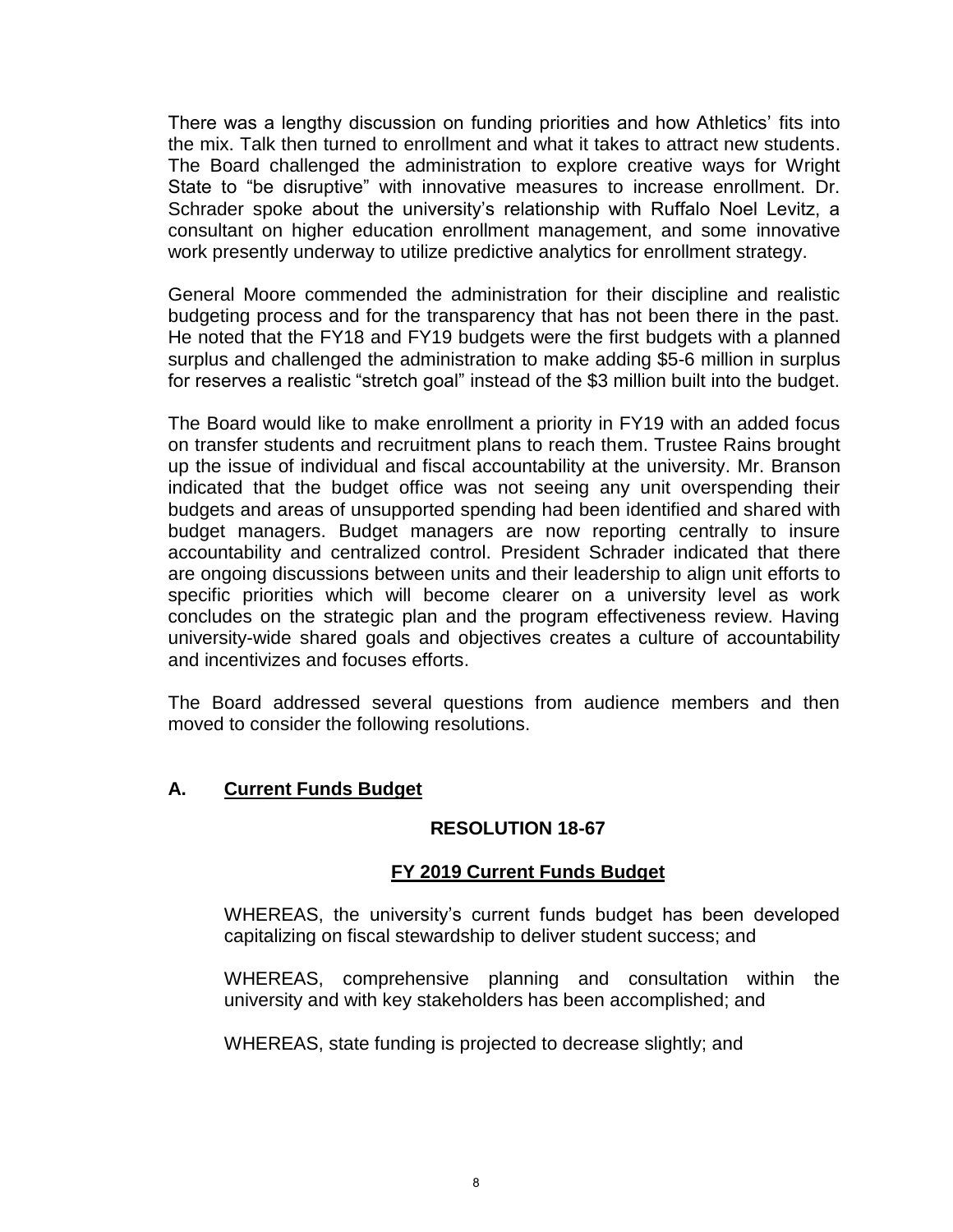WHEREAS, enrollment levels are anticipated to decrease moderately; and

 undergraduate tuition increases, excepting the Wright Guarantee Tuition WHEREAS, the current state budget proposal does not allow for Program; and

 WHEREAS, Wright State University has developed a budget to guide operations, realigning expenditures with revenues, to support the university's Mission, Vision and Values during the fiscal year beginning July 1, 2018; and

 WHEREAS, said budget includes an array of other rates and fees, such as a career services fee and auxiliary fees, in addition to tuition; therefore, be it

 RESOLVED that the President may allow expenditures within projected income levels, may limit the expenditures of funds within any given category, may transfer funds within the major budget categories, and take such other actions as may be in the interest of the university; and be it further

 RESOLVED that the university's current funds budget as described in the accompanying schedules and tables now before the Board of Trustees be and, hereby are approved.

 Mr. Fecher moved for approval. Mr. Fitzpatrick seconded, and the motion was approved 7-1 by roll call vote.

#### **B. Student Fee Increase**

## **RESOLUTION 18-68**

#### **FY 2019 Student Fee Increase**

 WHEREAS, the Wright State University Board of Trustees is given the statutory authority and responsibility to assess tuition and fees; and

 WHEREAS, the tuition and fees must be sufficient to fund a quality educational experience; and

 undergraduate tuition increases, excepting the Wright Guarantee Tuition WHEREAS, the current state budget proposal does not allow for Program; therefore, be it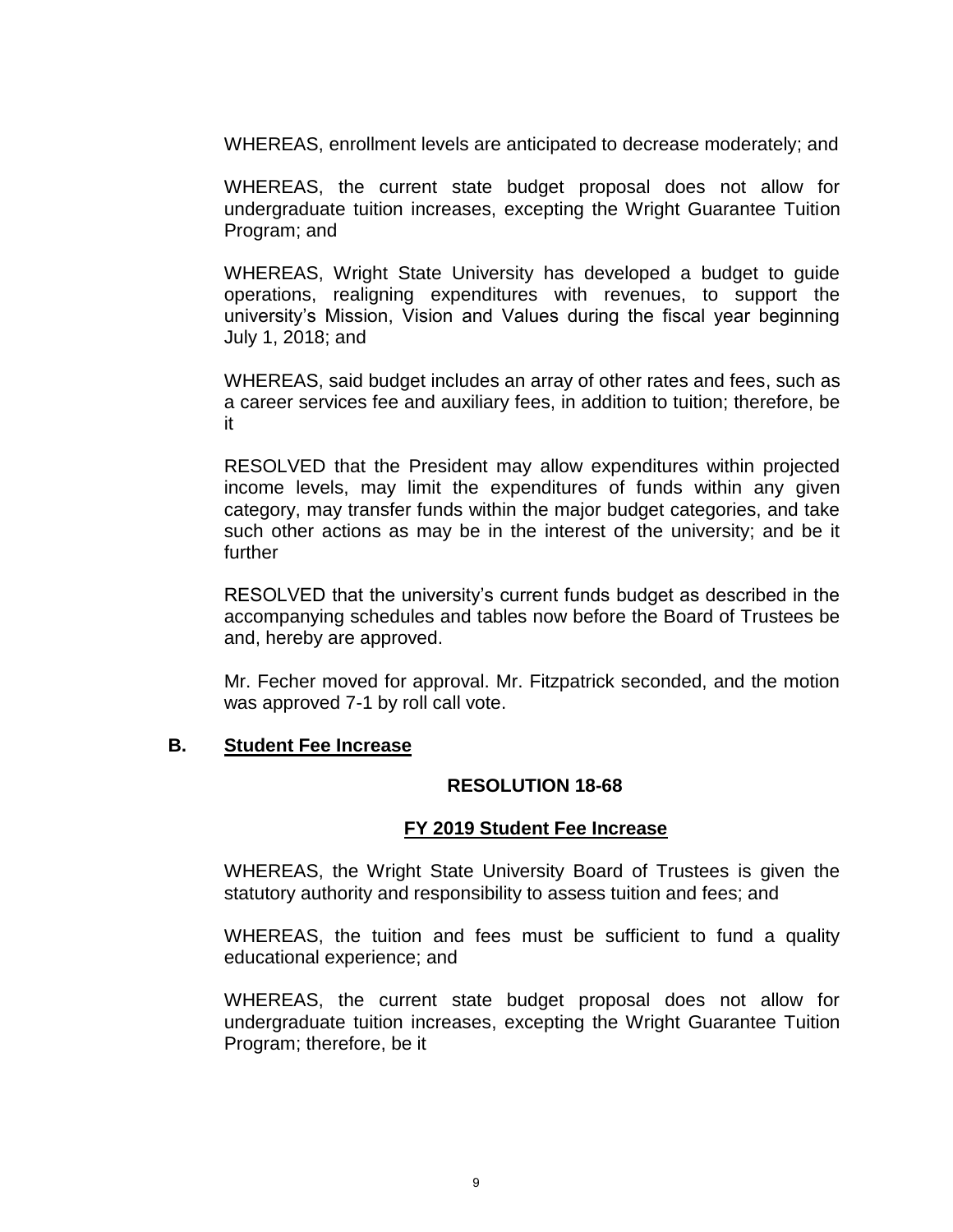RESOLVED that Dayton Campus and Lake Campus full-time and part- time undergraduate tuition will not be increased over those for summer semester 2018; and be it further

 RESOLVED that Dayton Campus and Lake Campus full-time and part- 2018 be increased over those for summer semester 2018 by time undergraduate non-resident fees for all students for fall semester approximately 3%; and be it further

 RESOLVED that Dayton and Lake Campus full-time and part-time graduate tuition and non-resident fees for all students for fall semester 2018 be increased over those for summer semester 2018 by approximately 3%; and be it further

 RESOLVED that professional fees and non-resident fees for the School of Professional Psychology and the Doctor of Nursing Practice students for fall semester 2018 be increased over those for summer semester 2018 by approximately 3%; and be it further

 Boonshoft School of Medicine for all students for fall semester 2018 be increased over those for spring semester 2018 by approximately 3%; and RESOLVED that professional fees and non-resident fees for the be it further

RESOLVED that a career services fee will be assessed at the rate of \$25 per term for all degree-seeking undergraduate students beginning fall semester 2018; and be it further

RESOLVED that this resolution supersedes Resolution 17-91 dated June 8, 2017.

Mr. Fecher moved for approval. Dr. Goyal seconded, and the motion was approved 6-1 by roll call vote.

## **C. Approval of Expenditures \$500,000 and Above**

The following expenditures are before the Board for approval.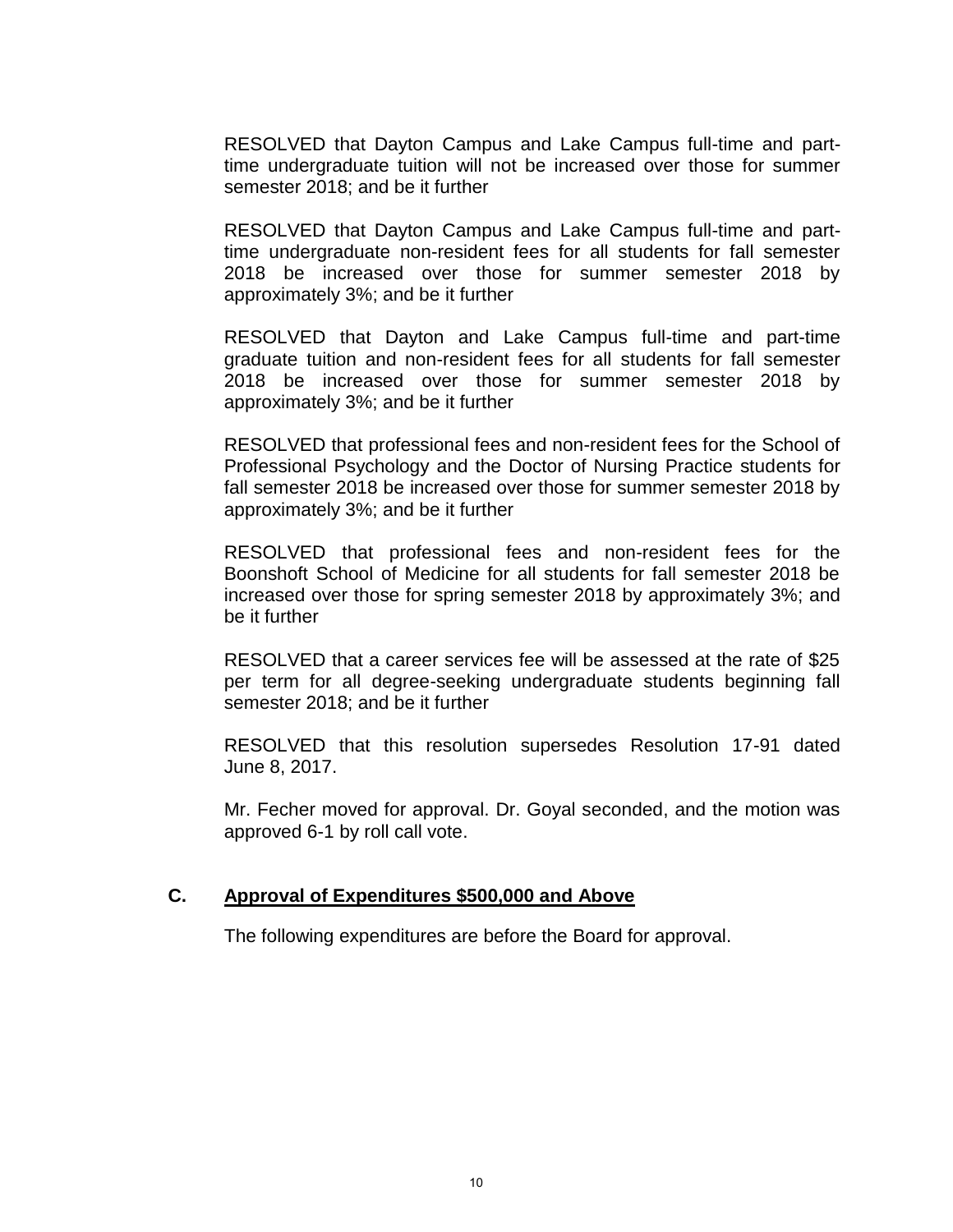# **Fiscal Year 2017-2018**

| Vendor     | <b>Description of</b><br><b>Services</b> | 2017-2018<br><b>Contract</b><br>Amount | 2016-2017<br><b>Contract</b><br><b>Amount</b> | Term of<br><b>Contract</b> |
|------------|------------------------------------------|----------------------------------------|-----------------------------------------------|----------------------------|
| Chartwells | Hospitality-Food<br><b>Services</b>      | \$1,100,000                            | \$1,500,000                                   | $7/1/13 -$<br>6/30/23      |

## **Fiscal Year 2018-2019**

| <b>Vendor</b>          | <b>Description</b><br>of Services | 2017-2018<br><b>Contract</b> | 2016-2017<br><b>Contract</b> | <b>Term of Contract</b> |
|------------------------|-----------------------------------|------------------------------|------------------------------|-------------------------|
|                        |                                   | <b>Amount</b>                | <b>Amount</b>                |                         |
| AMS-Y Ltd.             | Residence &                       | \$1,197,322                  | \$1,165,000                  | 3/6/1991 - 6/30/19      |
| Partnership            | Housing                           |                              |                              |                         |
| <b>College Park</b>    | Residence &                       | \$1,584,836                  | \$1,500,000                  | 3/6/1991 - 6/30/19      |
| <b>Ltd Partnership</b> | Housing                           |                              |                              |                         |
| <b>Group Housing</b>   | Residence &                       | \$3,785,786                  | \$3,600,000                  | 3/6/1991 - 6/30/19      |
| <b>LLC</b>             | Housing                           |                              |                              |                         |
| <b>Pine Hill Acres</b> | Residence &                       | \$1,496,008                  | \$1,500,000                  | 3/6/1991-6/30/19        |
| Apt LLC                | Housing                           |                              |                              |                         |
| The Woods              | Residence &                       | \$4,937,799                  | \$5,000,000                  | 3-6-1991 - 6/30/19      |
| Development            | Housing                           |                              |                              |                         |
| <b>LLC</b>             |                                   |                              |                              |                         |
| <b>Wright State</b>    | Professional                      | \$9,000,000                  | \$10,000,000                 | $7/1/18 - 6/30/19$      |
| Physicians             | <b>Services</b>                   |                              |                              |                         |

## **RESOLUTION 18-69**

 WHEREAS, in order for the University to conduct business on an on-going basis, and provide products and services in a timely manner, purchases must be made; and

WHEREAS, these expenditures may exceed \$500,000, therefore be it

 RESOLVED that authorization is granted for the accompanying contracts now before the Board of Trustees be, and hereby is, approved.

 Mr. Fecher moved for approval. Mr. Bridges seconded, and the motion was unanimously approved by roll call vote.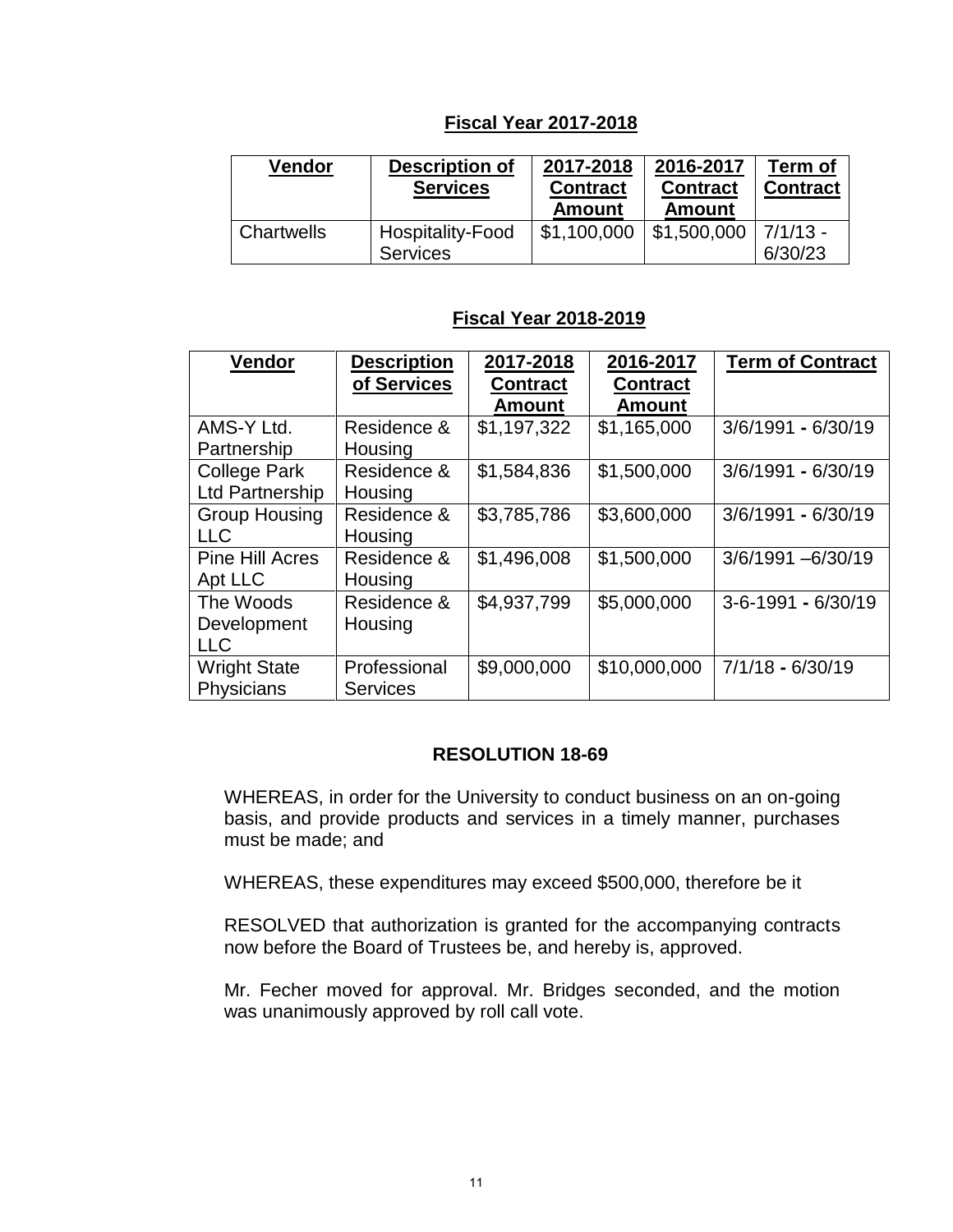#### **VII. UNFINISHED BUSINESS**

 Mr. Fecher offered closing comments. "I truly appreciate, on behalf of the Board, your participation in our meeting today. As I look back at the last year the fact of the matter is on the good side we're in a better place than we were this time last year. As President Schrader said, this time last year we were staring at a \$25 million dollar deficit on top of a \$37 million dollar deficit the year before and our reserves were going down. But as Trustee Langos says, it's not necessarily that we should be happy with where we're at, in fact we shouldn't be happy with where we're at.

 A lot of people have made sacrifices, again as Trustee Langos said, many of them not in this room and I know that my fellow trustees feel that.

 Fundamental change is still required and this is a process. We need to attack this process with some urgency. We do need to be creative and thoughtful and I frankly think that many of the things happening in higher education and across our country, we're getting the fun of going through first. And so I appreciate everyone's involvement in doing those things.

 I think one of the most important points made at this table today was the one made by our student trustee, Austin Rains. We need to, all of us, hold ourselves accountable. This is all of our jobs; the President's job, the Board's job, everybody who has a decision making role at the university has to be mindful of what we need to do to pull ourselves back to the place that we need to be.

 We simply must understand the return that this university gets off of every dollar it spends whether that dollar is on an athletic program or if that dollar is on a certain academic program that serves maybe just a handful of students anymore. Those are all tough decisions. They're not easy to make, there are two sides to all of them. But we need to get to where we make those decisions and put our university back on the path to financial sustainability.

 My very last comment is more personal than on behalf of the Board. Jeff Ulliman will be retiring here soon. Without Jeff Ulliman I would not understand university finance; I'm not going to make that statement that I understand it completely, but nearly as well. That gentleman helped me. I remember the two hour meeting we had where he brought the books and showed me how it all works and it was probably the best two hours I have spent as a trustee of Wright State University. He will be retiring soon. I personally, Jeff, will miss your input and what you've done for me to make me a more effective trustee. So thank you and please enjoy your retirement."